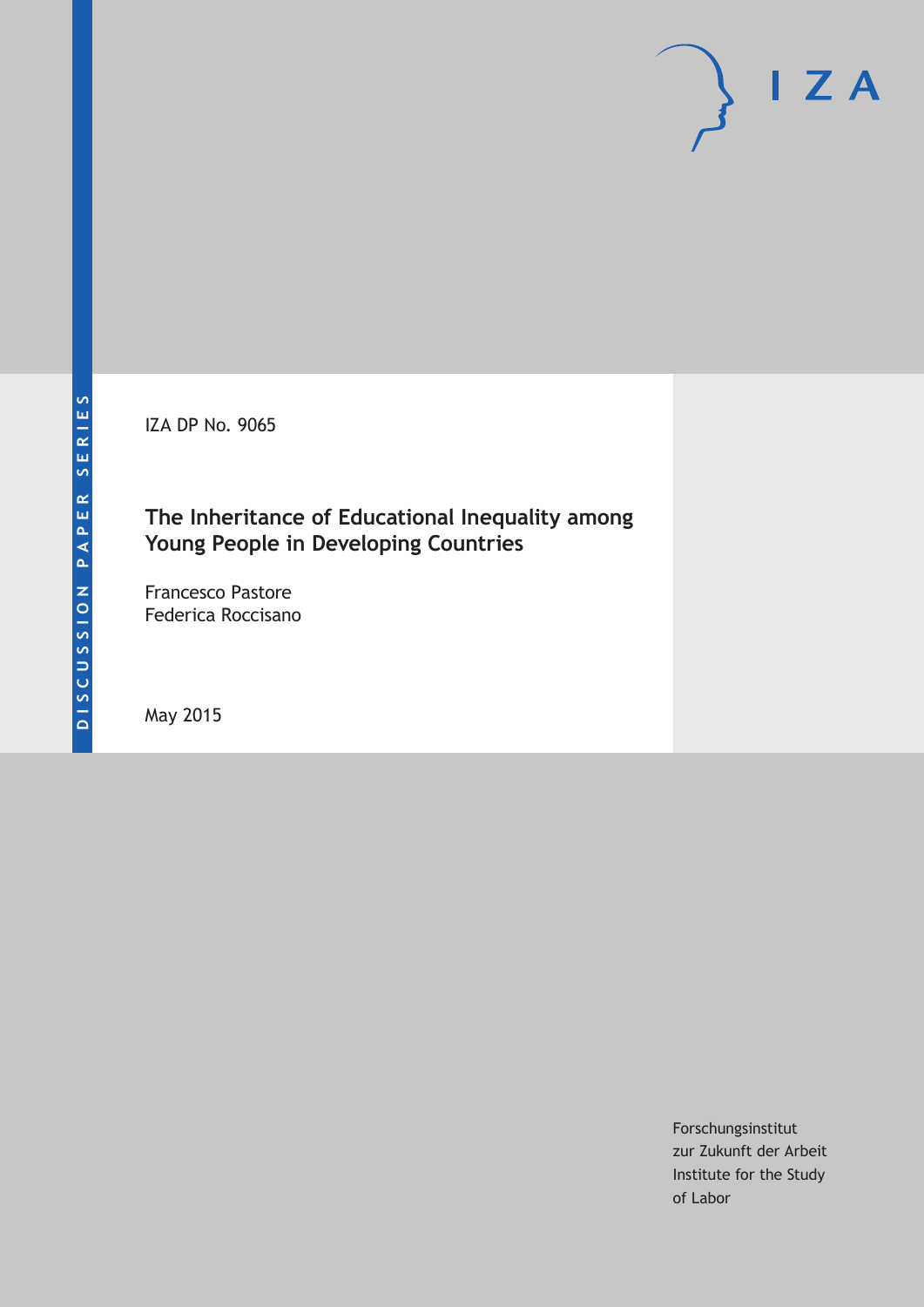# **The Inheritance of Educational Inequality among Young People in Developing Countries**

## **Francesco Pastore**

*Seconda Università di Napoli, IZA, AIEL and AISSEC*

## **Federica Roccisano**

*Catholic University of Milan (Piacenza), MEDAlics and University for Foreigners of Reggio Calabria*

## Discussion Paper No. 9065 May 2015

IZA

P.O. Box 7240 53072 Bonn Germany

Phone: +49-228-3894-0 Fax: +49-228-3894-180 E-mail: iza@iza.org

Any opinions expressed here are those of the author(s) and not those of IZA. Research published in this series may include views on policy, but the institute itself takes no institutional policy positions. The IZA research network is committed to the IZA Guiding Principles of Research Integrity.

The Institute for the Study of Labor (IZA) in Bonn is a local and virtual international research center and a place of communication between science, politics and business. IZA is an independent nonprofit organization supported by Deutsche Post Foundation. The center is associated with the University of Bonn and offers a stimulating research environment through its international network, workshops and conferences, data service, project support, research visits and doctoral program. IZA engages in (i) original and internationally competitive research in all fields of labor economics, (ii) development of policy concepts, and (iii) dissemination of research results and concepts to the interested public.

IZA Discussion Papers often represent preliminary work and are circulated to encourage discussion. Citation of such a paper should account for its provisional character. A revised version may be available directly from the author.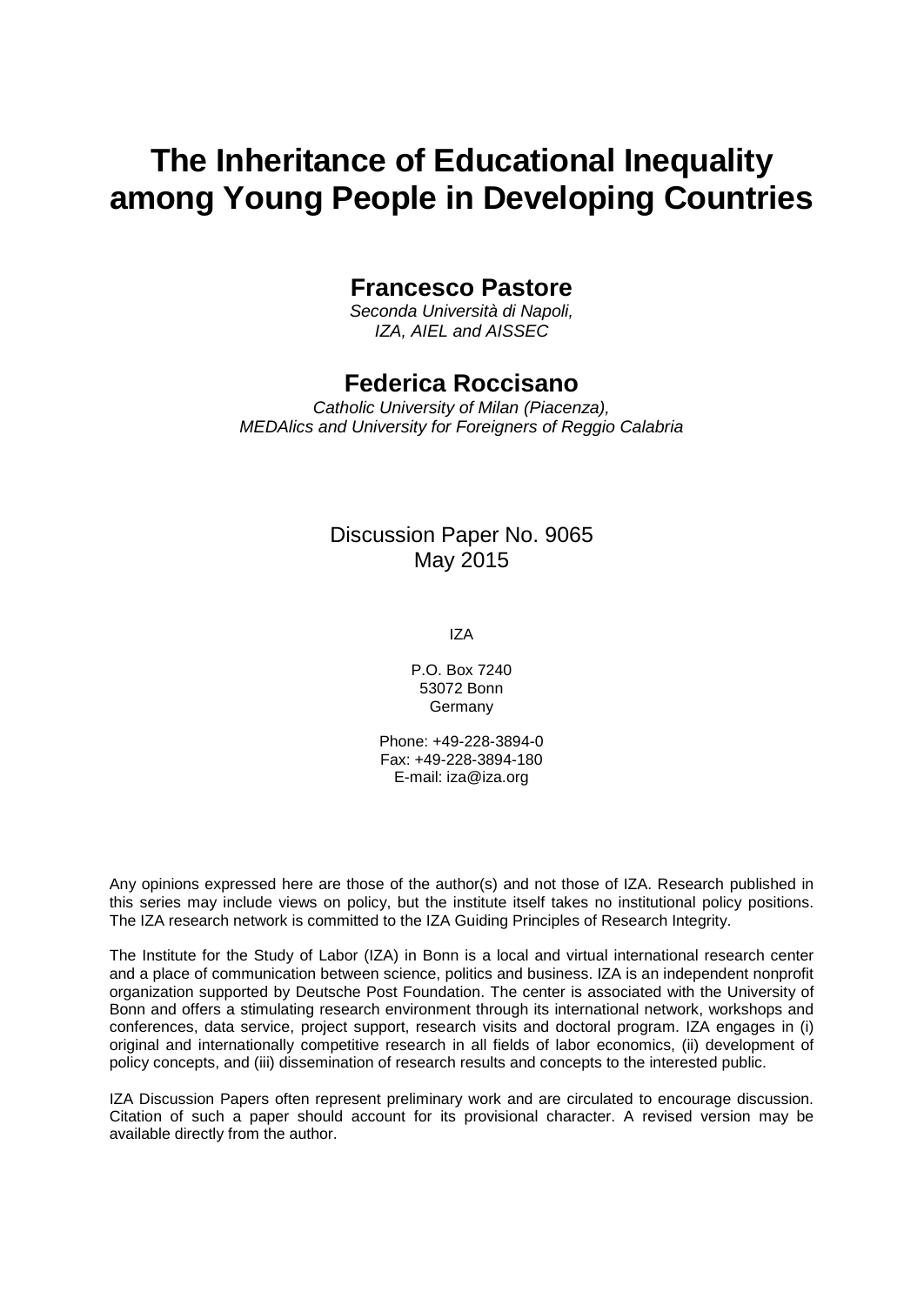IZA Discussion Paper No. 9065 May 2015

## **ABSTRACT**

## **The Inheritance of Educational Inequality among Young People in Developing Countries**

This letter provides new evidence on the extent of the inheritance of educational inequality in the eight developing countries (Azerbaijan, China, Egypt, Iran, Kosovo, Mongolia, Nepal, Syria) where the ILO carried out the first wave of School-to-Work Transition survey. We observe different patterns of correlation between the level of intergenerational mobility, the educational upgrade and the role of parents' in sons' and daughters' education.

JEL Classification: D63, H52, I24, P46, P52

Keywords: intergenerational mobility, educational persistence, developing economies

Corresponding author:

Francesco Pastore Department of Law Seconda Università di Napoli Palazzo Melzi, Piazza Matteotti I-81055, Santa Maria Capua Vetere (Caserta) Italy E-mail: [francesco.pastore@unina2.it](mailto:francesco.pastore@unina2.it)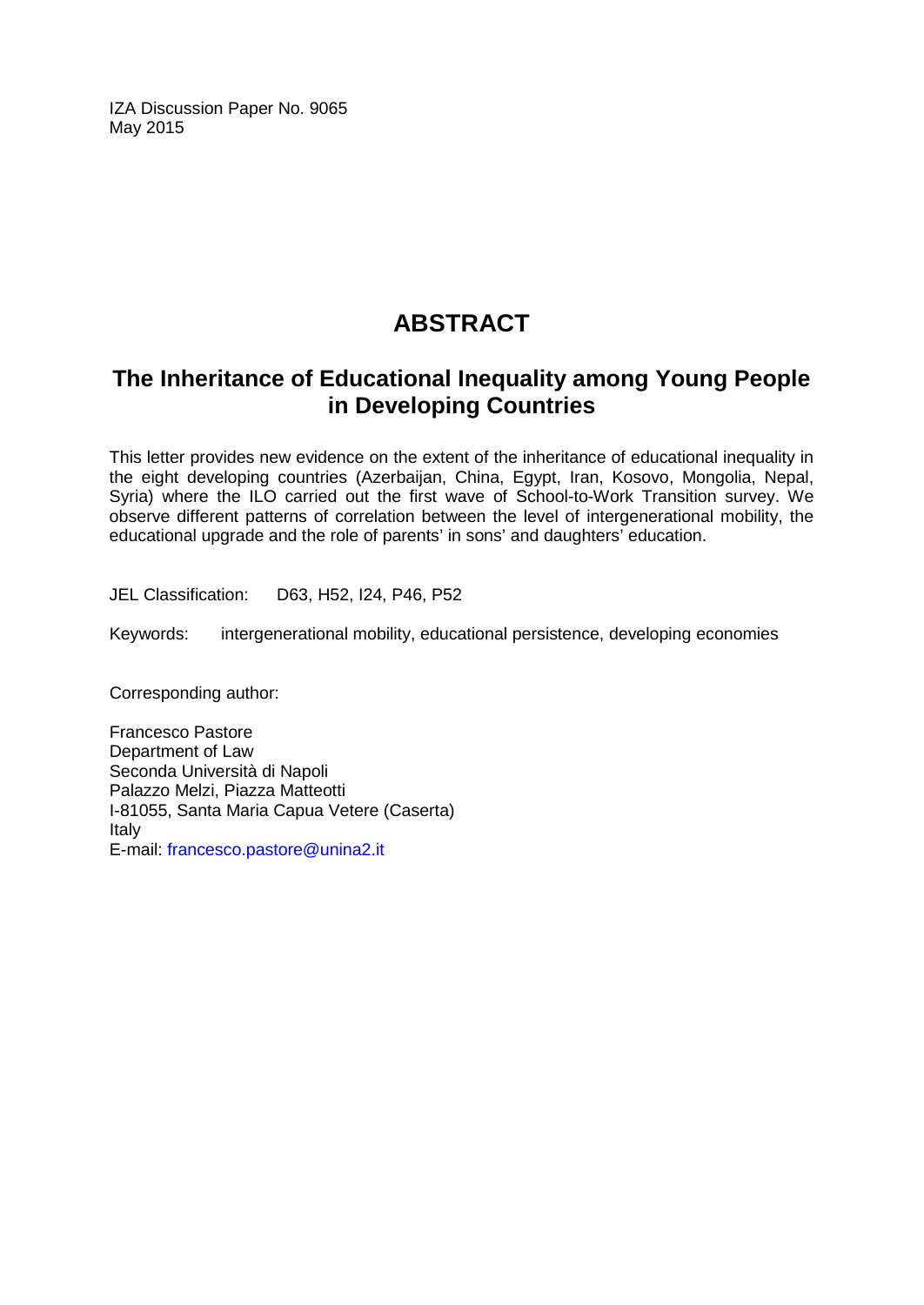#### **Introduction**

A new strand of research is aiming to assess the size and determinants of the intergenerational transfer of human capital and poverty in both developed and developing countries. The findings of this paper are novel to the literature for two main reasons. First, the evidence on developing countries is meagre. In their study of 42 countries of all continents, Hertz et al. (2007) do not include Mongolia, Azerbaijan, Syria, Iran, Kosovo and China<sup>1</sup>. Second, the data used focus especially on the youngest generation (mainly 15-[2](#page-3-0)9 years old)<sup>2</sup>, which allows us catching the most recent trends and to cover a group which has been neglected until now.

The letter has a simple and standard structure. After motivating the research and shortly discussing methodology and data, we present the findings and some summary remarks.

#### **1. Motivation**

**.** 

During the last seventy years, the education attainment level of the population in developed as well as in emerging economies has dramatically increased. As Hertz (2007) and Chusseau and Hellier (2012) recently confirmed, the intergenerational transmission of education is an important tool to assess the extent of intergenerational mobility in a society. Particularly in emerging economies, understanding the intergenerational transmission of education is important to comprehend the genesis of the so-called under education traps. This is the situation where certain families (because of the neighbourhood effects, the fixed costs of education or a problem in the educational system) remain uneducated from one generation to the next (Aziaradis and Stachurski, 2005). In addition, the transmission of education is a good proxy for the future degree of intergenerational mobility. While many studies prefer to consider the level of income, the transmission of education is a much more reliable variable for it has an important feature: different from income that can change significantly during the lifecycle of an individual, the level of education is generally constant. Of course, also this measure has its own shortcomings, such as the measurement errors induced by ever more frequent educational reforms and requirements from the demand side.

<span id="page-3-1"></span><span id="page-3-0"></span><sup>&</sup>lt;sup>1</sup> About China, Hertz et al. have used data of Rural China presents in the World Bank-sponsored Living Standards Measurement Surveys.

 $2$  For some countries, age groups are slightly different.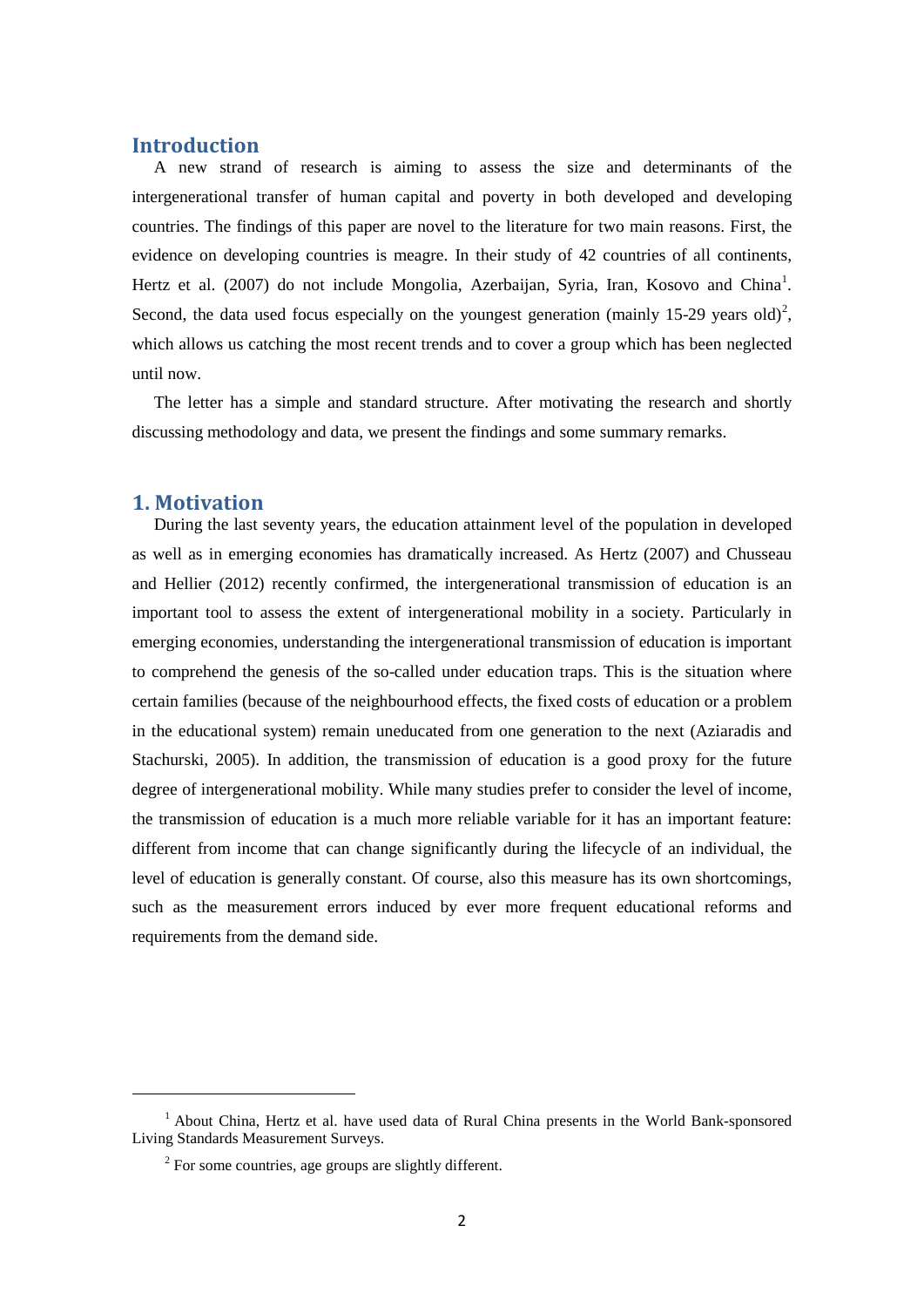#### **2. Methodology**

The standard Solon (1992) equation measures intergenerational mobility by comparing the income (and socio-economic status) of parents and that of their sons:

$$
y_{i1}^c = \alpha^c + \beta_y^c y_{i0}^c + \varepsilon_{ci} \tag{1}
$$

where  $y_{i0}^c$  is the vector of the parents' permanent incomes, and  $y_{i1}^c$  is the vector of children' permanent incomes. Intergenerational mobility is proxied by β, the intergenerational elasticity of income. But as Hertz et al. have underlined there are some limitations in considering only the regression of the log income. That is why we need to connect income and education.

To regress the information about parents, we use a Mincerian equation in which the log income of parents is a function of  $\alpha$ , the level of education, and  $p_0$  is the percentage change in income generated by an extra year of education:

$$
y_0 = a_0 + p_0 h_0 + u_0 \tag{2}
$$

For the regression of child's information we will consider their personal level of education  $(h_1)$  and the effect of parental education  $(h_0)$ ,:

$$
y_1 = \alpha_1 + p_1 h_1 + \lambda h_0 + \delta y_0 + u_1 \tag{3}
$$

To overcome the problems generated by the two regression error terms  $(u_0$  and  $u_1)$ , and to capture the covariance between  $u_0$  and the child's personal level of education, Hertz et al. generate a final parameter:

$$
\phi = \frac{Cov(h_1 u_0)}{Var(u_0)} \tag{4}
$$

Which can be interpreted as the effect of the part of parental income that is uncorrelated to their own education, but which is correlated with their children' education. By these premises, the relation between the traditional  $\beta$ , the intergenerational income elasticity, and the new  $\beta_h$ measured considering the regression of education of parents, is:

$$
\beta_h = \delta + \frac{(p_1 \beta_h + \lambda)}{p_0} R^2 + p_1 \phi (1 - R^2) \tag{5}
$$

where  $R<sup>2</sup>$  will be the correlation coefficient that measures the value of the variance explained in the parents' income equation.

#### **3. Data**

The econometric analysis is based on 8 School-to-Work Transition Surveys (Azerbaijan, China, Egypt, Iran, Kosovo, Mongolia, Nepal and Syria) carried out by the ILO together with national statistical offices over the years from 2004 to 2006. The sample size ranges between 1336 young people (Kosovo) and 6,633 (China). Only three of the surveys (Azerbaijan, Egypt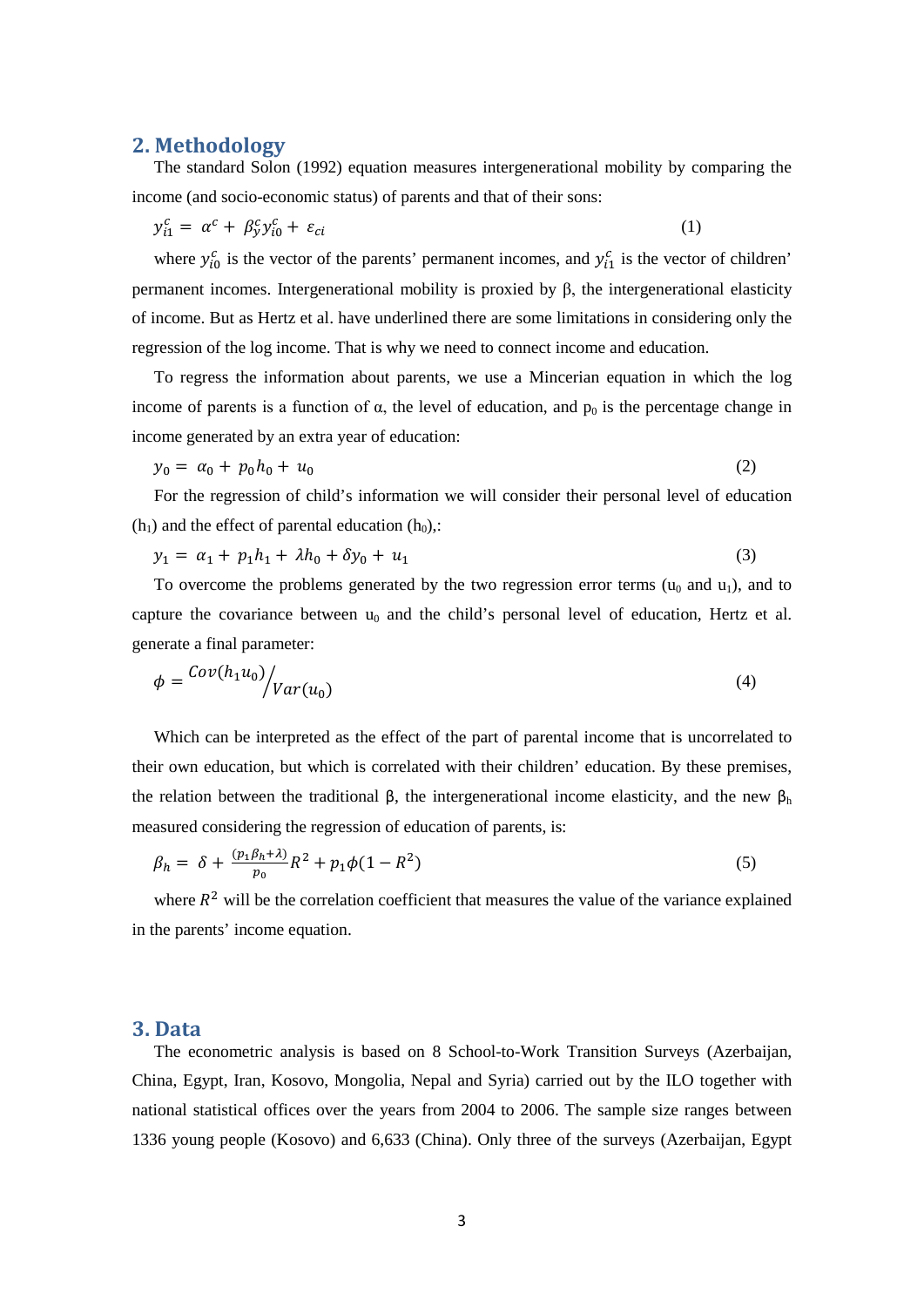and Mongolia) are nationally representative. The Chinese survey covers four urban areas (Dalian, Changsha, Liuzhou and Tianjin); the Iranian survey covers three provinces (East Azarbayejan, Lorestan and Tehran); the Kosovan survey covers five out of seven regions (Pristina, Mitrovica, Gijlan, Gjakova, Prizren); the Nepalese survey covers three areas (Banke, Kathmandu Valley – including Bhaktapur, Kathmandu and Lalitpur districts – and Morang); and, finally, the Syrian survey covers five provinces (Aleppo, Damascus (urban and rural), Hamah and Tartus).

Three specific age groups may be identified: the "teenagers", aged 15-19 years; the "young adults", aged 20-24 years; and those aged 24-29 years<sup>[3](#page-3-1)</sup>. We exclude from the analysis the individuals still in education, but we cannot avoid a certain underestimation of intergenerational mobility among the youngest age segment, since the most skilled are still in education.

#### **4. Findings**

<span id="page-5-0"></span>**.** 

Figure 1 provides the first available estimates of the intergenerational educational regression coefficients and correlations by year of birth in the aforementioned countries. As outlined in the methodology section, these two indices are obtained from running a series of regressions of the education of children as a function of the education of their parents. The estimated coefficient of parents' education is a measure of grade persistence, whereas the square root of the  $R<sup>2</sup>$  of the estimated equation is the correlation coefficient, a measure for standardized persistence. More important are the values relative to non-students of at least 24 years old (born in 1983 or earlier), when everybody has finished her studies, or also 20 years old (born in 1986 or earlier), as suggested in the relevant literature (Haider and Solon, 2006). Each panel also reports the world averages of  $\beta$  and  $r$  estimated in Hertz et al. on prime-age workers as a reference. Finally, to investigate the trend of intergenerational mobility across gender, we report also the value of  $\beta$ and *r* for sons and daughters.

Figure 1 shows four patterns The first trend refers to the case of Egypt and Mongolia (panels 1 and 2) in which, for sons born before 1982, the  $\beta$  are higher than the world average, while decreasing after 1982; *r* follows a similar trend. The second case is that of China and Nepal (panels 3 and 4), where the national level of  $\beta$  is lower than the world average, while the national level of *r* is higher than the world average. Iran and Syria (panels 5 and 6) register a decreasing level of both β and *r* after the early 1980s. Finally, Azerbaijan and Kosovo's (panels 7 and 8)  $\beta$  and *r* are lower than the world average.

 $3$  No information is available on the latter age group in the case of Syria. For further information on the SWT survey, see: [http://www.ilo.org/employment/areas/WCMS\\_159352/lang--en/index.htm.](http://www.ilo.org/employment/areas/WCMS_159352/lang--en/index.htm)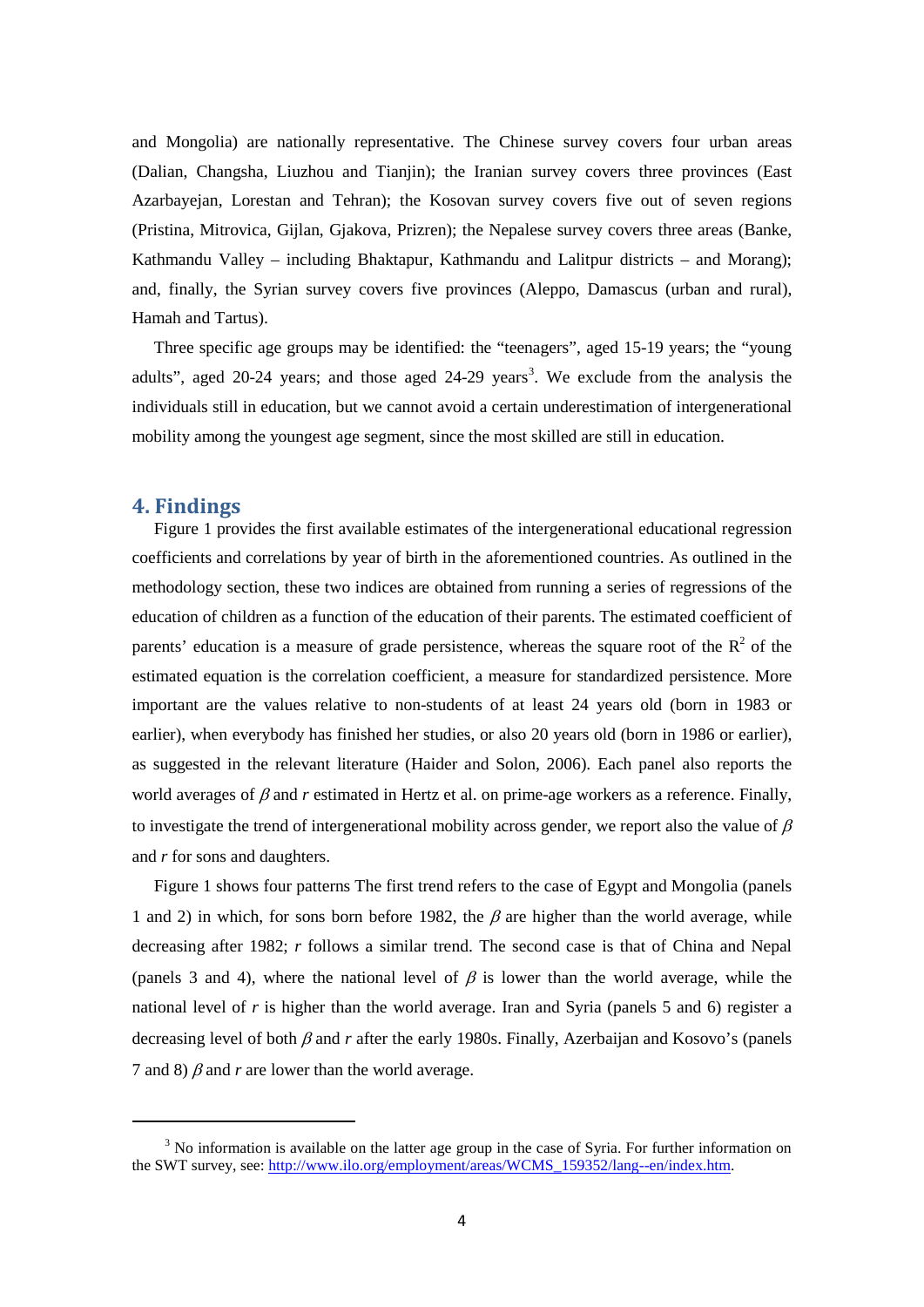The Figure reports also gender differences. In Egypt and Mongolia, the coefficients relative to men are higher than those of women: an upgrade in the economic condition could be a strong contributing factor to improved educational attainment for women (Huang, 2013). While in China the influence of parental background is much more present for women<sup>[4](#page-5-0)</sup>. In the other countries there are no apparent gender differences.

#### **[Figure 1]**

This trend of  $\beta$  and  $r$  means that the level of mobility between sons and their parents is going down: sons could live differently from their parents. But this difference could be an upgrade or a downgrade of sons' with respect to their parents' condition. In figure 2 we make a comparison between the years of education of sons measured on the years of education of their parents and the level of  $\beta$  and r for the over 24 years old (over 20 for Kosovo and Syria).

#### **[Figure 2]**

The previous patterns are confirmed. Mongolia and China have a low upgrade of education between sons and parents and a high rate of  $\beta$ , while Nepal, Syria and Iran have a lower rate of  $\beta$  and a good trend of education. Egypt and Kosovo are in two opposite positions: the first with very high levels of both the rate of education and the rate of  $\beta$ , and the second with lower levels of the two indicators. If we consider also the level of *r*, as the influence of parents' income in sons' condition, we can see how Egypt and Syria have low level of  $\beta$ , while Mongolia, China, Nepal present a better level of sons' education, but a higher level of  $\beta^5$  $\beta^5$ . Finally, in countries that have recently faced an exogenous shock (war or economic crises), like Kosovo or Azerbajian, we register a lower upgrade of the education level and also a lower rate of  $\beta$ .

#### **Concluding remarks**

**.** 

Our analysis provides new evidence of the intergenerational transmission of education on a number of developing countries. We find different kinds of correlation between the upgrade of the educational level from parents to son, the measurement of intergenerational mobility and the influence of parents' income in sons' education. Some cases of extreme intergenerational mobility (Egypt and Syria) could hint at the recent turmoil experienced in these countries.

<sup>4</sup> The intergenerational mobility level is rigid in South Asia because of the role of parents' impact on fertility choices, household division of labor between men and women, and women's participation in the labor market (Grossjean, Khattar, 2014)

<span id="page-6-0"></span> $<sup>5</sup>$  A recent study on China shows that urban China is one of the least socially mobile places in the</sup> world in terms of intergenerational mobility of incomes (Gong et al., 2012).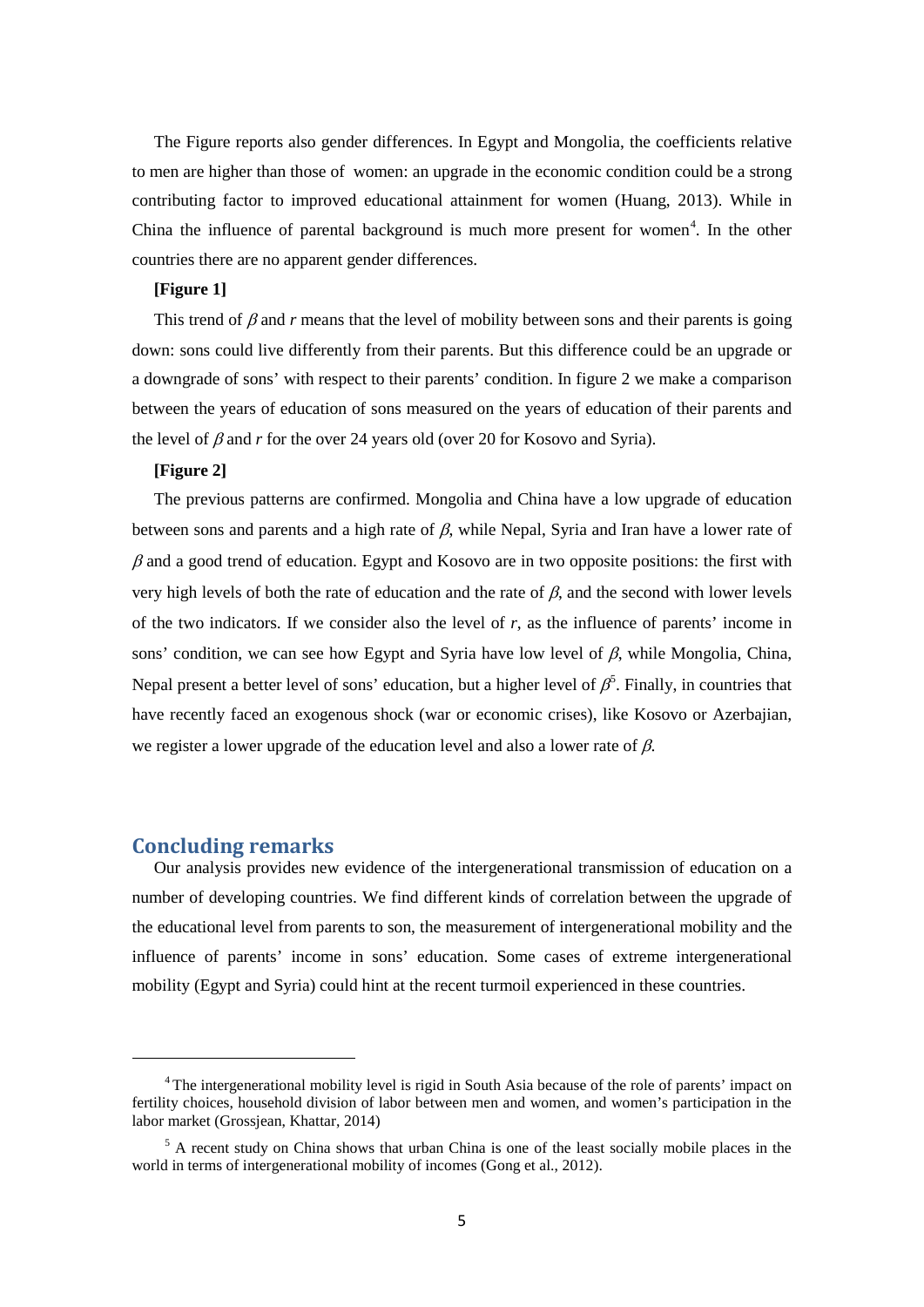#### **References**

- Azariadis, C. and J. Stachurski (2005), "Poverty Traps" in P. Aghion and S. Durlauf (eds.), Handbook of Economic Growth, Elsevier, North Holland.
- Chusseau, N. and J. Hellier (2012), "Education, intergenerational mobility and inequality", in: J. Hellier and N. Chusseau Eds, Growing Income Inequalities, Economic Analyses, Palgrave MacMillan, 227-273.
- Gong, C. H., Leigh, A. and Meng, X. (2012) Intergenerational Income Mobility in Urban China, Review of Income and Wealth, 58, 481 – 503.
- Grosjean, P. and R. Khattar (2014). It's raining men! Hallelujah? Australian School of Business Research Paper No. 2014 ECON 29.
- Haider, S.J. and Solon, G. 2006. Life-Cycle Variation in the Association between Current and Lifetime Earnings, American Economic Review, 96(4): 1308-1320.
- Hertz, T., T. Jayasundera, P. Piraino, S. Selcuk, N. Smith, e A. Verashchagina (2007) "The Inheritance of Educational Inequality: International Comparisons and Fifty-Year Trends," The B.E. Journal of Economic Analysis & Policy: 7(2: Advances): Article 10.
- Huang J., (2013) Intergenerational Transmission of Educational Attainment: The Role of Household Assets, Economics of Education Review, v33 p112-123
- Solon, G. (1992), "Intergenerational Income Mobility in the United States", American Economic Review, 82(3): 393-408.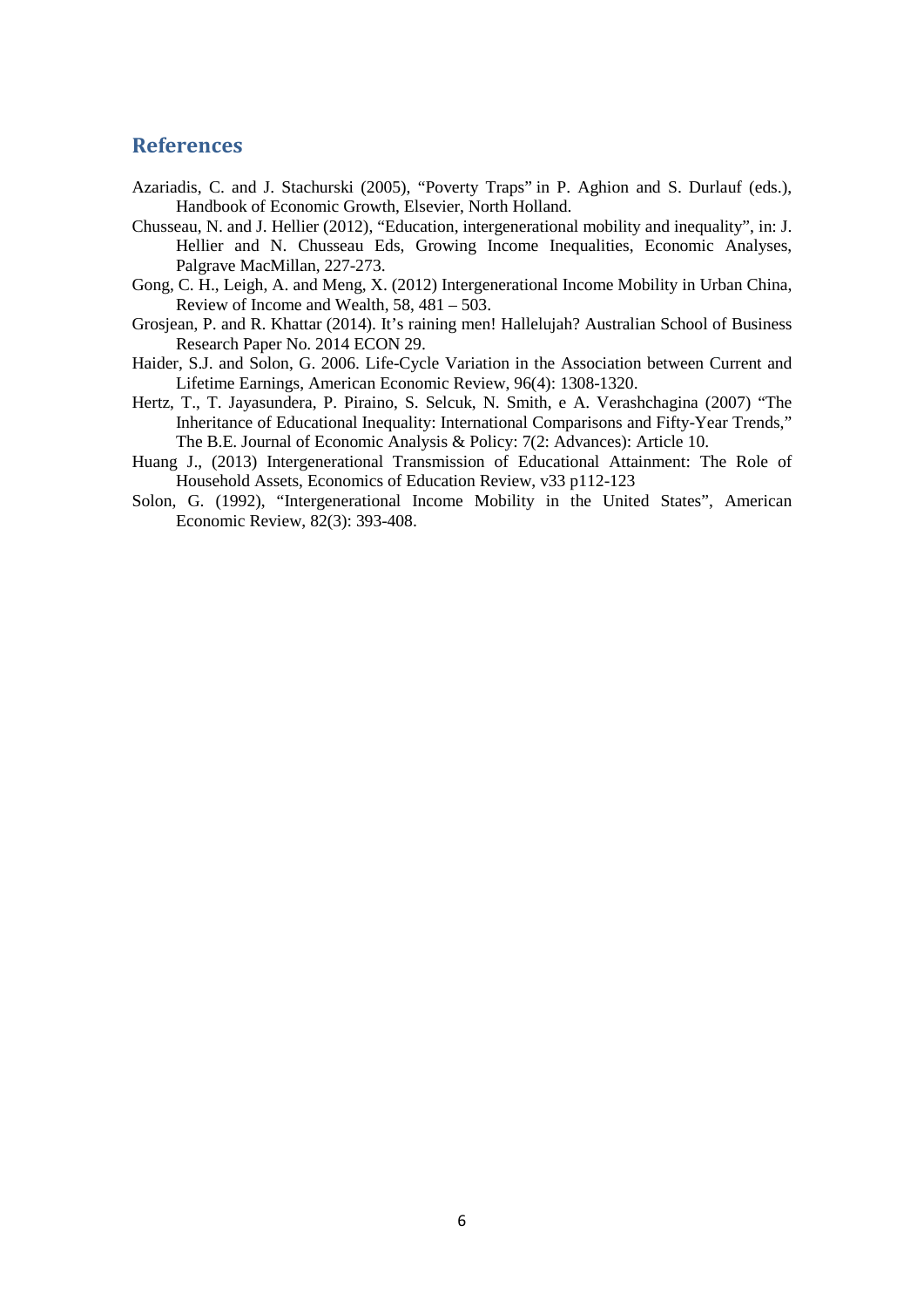#### Appendix



Figure 1: Intergenerational educational regression coefficients and correlations